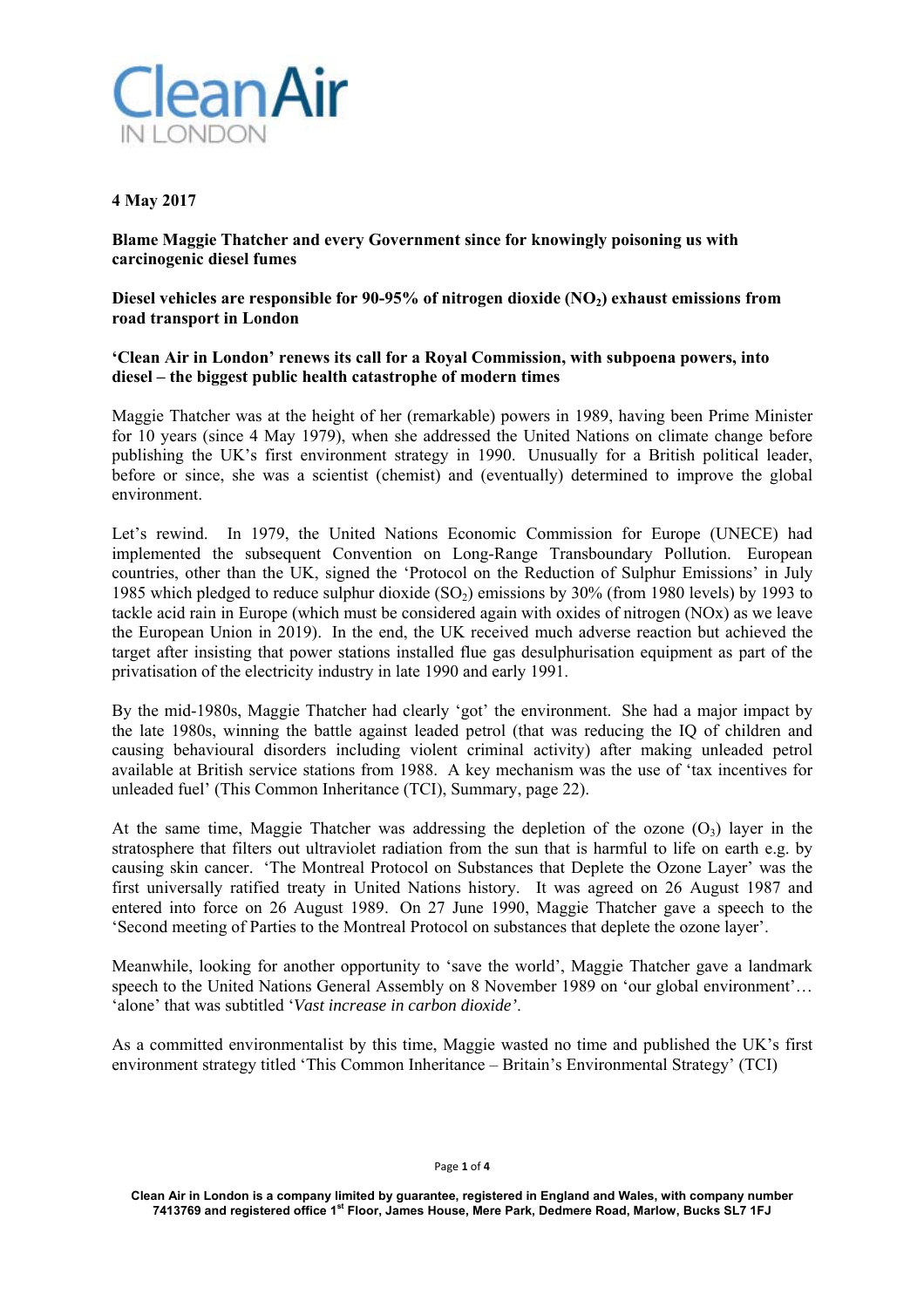

(290 pages) in September 1990 with a 'Summary of the White Paper on the Environment' (36 pages) on 25 September 1990. Notably, the former was presented to Parliament by the Secretaries of State for Environment, Health, Education and Science, Scotland, Transport, Energy and Northern Ireland and the Minister of Agriculture, Fisheries and Food and the Secretaries of State for Employment and Wales. Only Maggie Thatcher, before or since, could have achieved such a thing.

'This Common Inheritance' was a remarkably good document. It analysed all aspects of the environment and included a 14 page 'Summary of Government action' with specific commitments. These included:

- The Government will set itself the demanding target, if other countries take similar action, of returning emissions of carbon dioxide  $(CO<sub>2</sub>)$  to 1990 levels by 2005 (5.20);
- To make people more aware of the environmental impact of their transport decisions, the Government will:
	- Improve and extend its guidance on **fuel economy** and good driving practice (5.45);
	- Consider further changes that could be made in the taxation of fuel and vehicles which might encourage people to seek greater fuel economy (5.51); and
	- Explore the scope for a code of practice on vehicle advertising (5.52).
- To improve vehicle **fuel consumption**, the Government will:
	- Work with the European Commission on measures to improve the **fuel consumption** of motor vehicles (5.49);
	- Improve the enforcement of speed limits  $(5.49)$ ;
	- Extend the MOT test and so improve the tuning of vehicle engines (5.49); and
	- Continue to develop better vehicle technology (5.47).

A revealing figure on page 73 of TCI showed an index of  $CO<sub>2</sub>$  as a kilogram of carbon per 100 passenger kilometres. This focus determined the need to prioritise diesel passenger cars over petrol, which had recently been incentivised to encourage the switch from leaded to unleaded petrol. Passenger transport conversion factors published by the Carbon Trust in 2011 estimated that the average petrol passenger car emitted  $0.2086$  kg of  $CO<sub>2</sub>$  per kilometre compared to  $0.1935$  for diesel. For large cars over 2.0 litres the comparison was more striking at 0.29991 kg  $CO<sub>2</sub>$  per kilometre for petrol and  $0.2433$  kg CO<sub>2</sub> per kilometre for diesel i.e. a 18.7% reduction for diesel.

There were three major flaws with the Government's obsession with  $CO<sub>2</sub>$ . First, by myopically addressing one greenhouse gas from air emissions, the Government failed to balance or address the problems of air pollution holistically i.e. by using Clean Air in London's 'One Atmosphere' approach which advocates the addressing of climate change, health and environmental issues with zero air emission solutions at source and lifestyle changes. Remember also that  $O_3$  is a greenhouse gas.

Second, the strategy acknowledged that the health and environmental (e.g. acid rain) impacts of diesel would be greater than petrol (pages 146 and 147 of TCI). For example, it stated 'The remaining major source of smoke is diesel engines' and 'Of more recent concern are the smallest particles in

Page **2** of **4** 

**Clean Air in London is a company limited by guarantee, registered in England and Wales, with company number 7413769 and registered office 1st Floor, James House, Mere Park, Dedmere Road, Marlow, Bucks SL7 1FJ**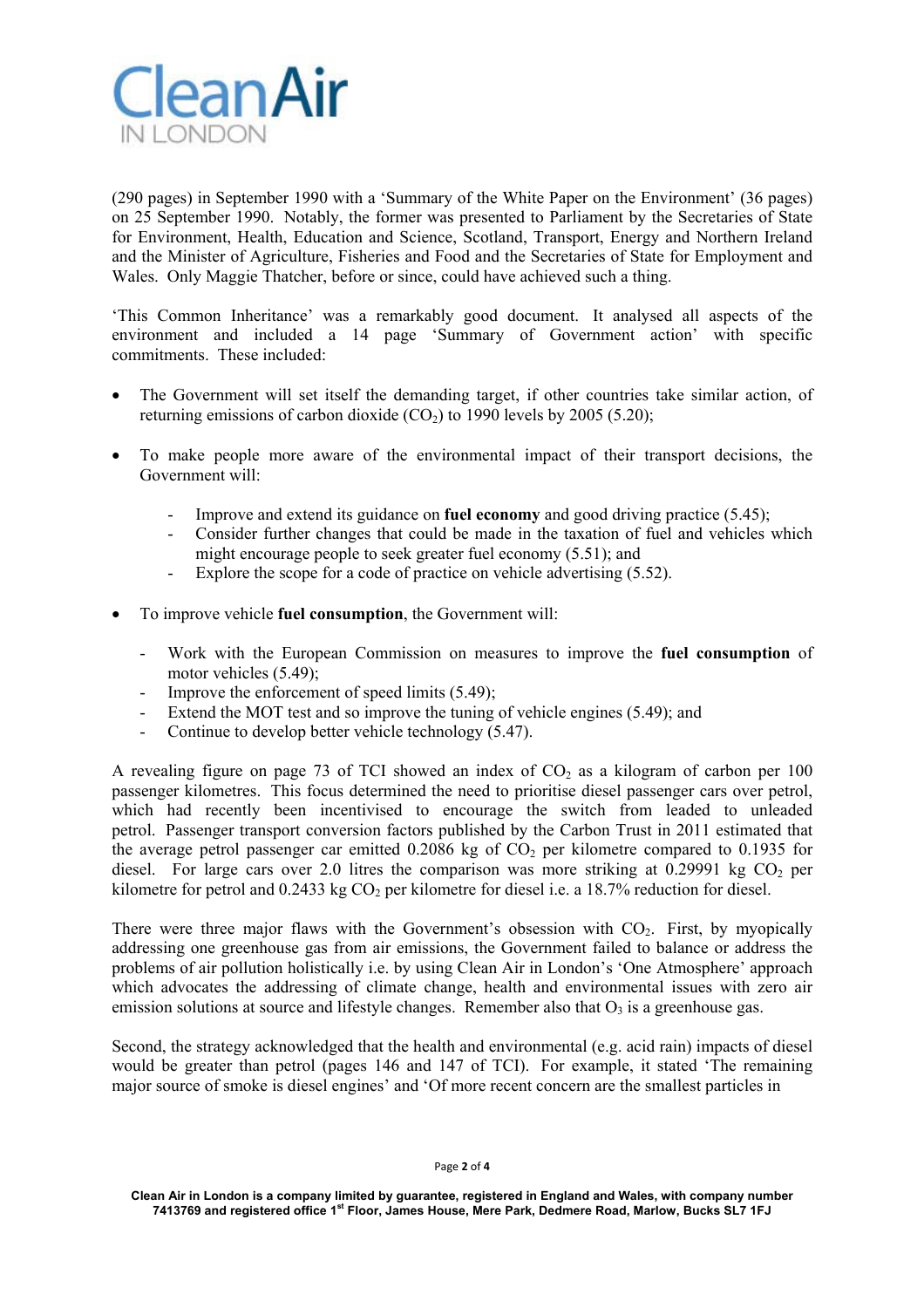

diesel exhaust fumes ('particulates') that have been identified as a possible contributor to cancer' and (reassuringly but wrongly!) 'There is a strict limit on these emissions from diesel engine cars'. This comment was prescient given that diesel exhaust was only declared carcinogenic for humans by the World Health Organisation in June 2012.

Third, the strategy planned to rely on regulation and technology 'silver bullets' to reduce harmful emissions from diesel vehicles (page 147 of TCI) through European wide standards. The mechanism would be European engine emission standards for diesel passenger cars which subsequently required reductions in emissions of particulates in grams per kilometre (g/km) from Euro 1 (July 1992) of 0.14g/km to Euro 5 (September 2009) of 0.005 g/km and oxides of nitrogen (NOx) from Euro 3 (January 2000) of 0.5 g/km to Euro 6 (September 2014) of 0.08 g/km. As we know now, vehicle manufacturers have cheated on these standards, most famously as Volkswagen admitted in September 2015. A key lesson to learn is that future technologies should never be relied upon to solve today's pressing problems or avoid applying the precautionary principle.

A Department of Health letter dated 28 March 1990 obtained by Clean Air in London, using powerful European Union access to environmental information laws, boasted that "The European Community Environment Council agreed on 9 June 1989 a Directive on emission standards for small cars… that will set tight standards for petrol and diesel engine cars, covering both particulates and gaseous emissions. The UK Government played a leading role in reaching this agreement".

The many failures of the myopic focus on  $CO<sub>2</sub>$  were highlighted in answers to Parliamentary questions dated 25 June 2007 (Motor Vehicles: Exhaust Emissions) and 3 October 2011 (Motor Vehicles: Carbon Emissions) which revealed that diesel passenger cars in the 2005 fleet produced 4.3% less  $CO_2$  (g/km) than petrol passenger cars but 16.9 times as much  $PM_{10}$  (g/km) and 83.9% more oxides of nitrogen emissions (g/km). The second parliamentary question revealed, based on 2009 emission factors, that diesel saloons produced 15.3% less  $CO<sub>2</sub>$  (g/km) than petrol saloons but 21.7 times as much  $PM_{10}$  and 2.1 times as much NOx. Interestingly, the  $CO_2$  benefit was reversed for transit size vans i.e. lower  $CO<sub>2</sub>$  for petrol.

We know now that very senior civil servants knew what they were doing. One admitted later and unattributably, in an interview by John Vidal in the Guardian, that cost-benefit studies of a switch to diesel were done, but climate change was "the new kid on the block" and long-term projections of comparative technologies were not perfect. "I recall all the discussions had the health issue as a significant factor," he says. "We did not sleepwalk into this. To be totally reductionist, you are talking about killing people today rather than saving lives tomorrow. Occasionally, we had to say we were living in a different political world and everyone had to swallow hard." This reality was confirmed in response to a Freedom of Information request to the Department of Health by Clean Air in London that included minutes from a Department of Transport hosted meeting on 28 September 1990.

Of course, on 28 November 1990, Maggie Thatcher was 'gone' – replaced by John Major. But she had already embedded carbon (not greenhouse gas) reduction into the DNA of the UK government. This was demonstrated by 'The First Year Report' on Government actions in This Common Inheritance which included an opening letter by the new Prime Minister John Major dated September 1991. He commented "In Europe, it includes new agreements to curb pollution from cars, lorries and other sources'. 'The Second Year' report again opened with a letter from the Prime

**Clean Air in London is a company limited by guarantee, registered in England and Wales, with company number 7413769 and registered office 1st Floor, James House, Mere Park, Dedmere Road, Marlow, Bucks SL7 1FJ**